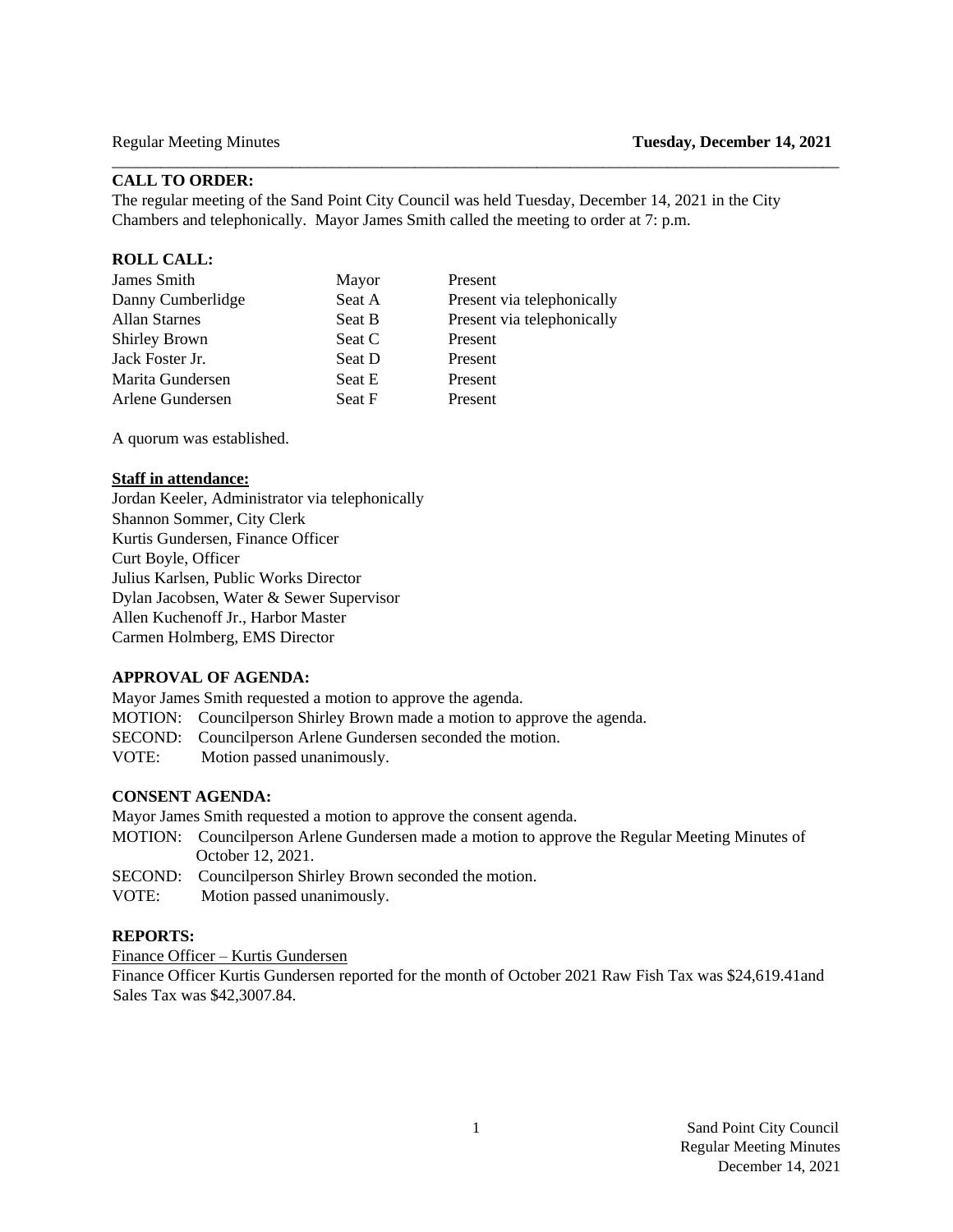# Administrator – Jordan Keeler

Administrator Keeler reported he submitted additional information requested by the Army Corp. He attended two-day training. He attended AML meetings. The City received a letter from Trident Seafoods Corporation to take over the water system.

#### Police Chief – David Anderson

Police Chief David Anderson stated there are statistical information in his rereport.

#### EMS Director – Carmen Holmberg

EMS Director Carmen Holmberg's reported for the month of November 2021 Rescue 1 had 8 calls, 4 medevacs and 4 tone outs.

#### Public Works Director – Julius Karlsen

Public Works Director Julius Karlsen reported they keep grading and sanding roads as needed. Servicing all equipment as needed.

### Water & Sewer Supervisor – Dylan Jacobsen

Water & Sewer Supervisor Dylan Jacobsen reported they serviced a water from uptown backtrails, broke up grease in Russian town sewer plant. Talked with Jordan and ANTHC specs about a generator. Located on intake roads and watershed area. Winterized the altitude and PRV vaults. Usual water samples and reports. Pumped and stored the porta potties. Chopped alders around fire hydrants. Brandon Gunderson had been going on checks and learning backwash. He renewed his certifications that were due.

### Harbor Master – Allen Kuchenoff Jr.

Harbor Master Allen Kuchenoff Jr. reported they hauled boats. Maintenance and service equipment. Ordered parts. They keep working on the fire boat.

## **HEARINGS, ORDINANCES, AND RESOLUTIONS:**

1. Ordinance 2021-06: Amending Upland Storage Fees - 2<sup>nd</sup> Reading

- MOTION: Councilperson Shirley Brown made a motion to put Ordinance 2021-06: Amending Upland Storage Fees for 2<sup>nd</sup> Reading.
- SECOND: Councilperson Arlene Gundersen seconded the motion.
- VOTE: Motion passed unanimously.
- MOTION: Councilperson Marita Gundersen made a motion to adopt Ordinance 2021-06: Amending Storage Fees on the floor for 2<sup>nd</sup> Reading.
- SECOND: Councilperson Shirley Brown seconded the motion.
- VOTE: Motion passed unanimously.

2. Ordinance 2021-07: FY22 Budget Amendment - 1<sup>st</sup> Reading

Administrator Keeler stated every year the City adopts a budget for the fiscal year and then again every year after the fishing year in that time period.

- MOTION: Councilperson Shirley Brown made a motion to put Ordinance 2021-07: FY22 Budget Amendment on the floor for 1<sup>st</sup> Reading.
- SECOND: Councilperson Arlene Gundersen seconded the motion.
- VOTE: Motion passed unanimously

.